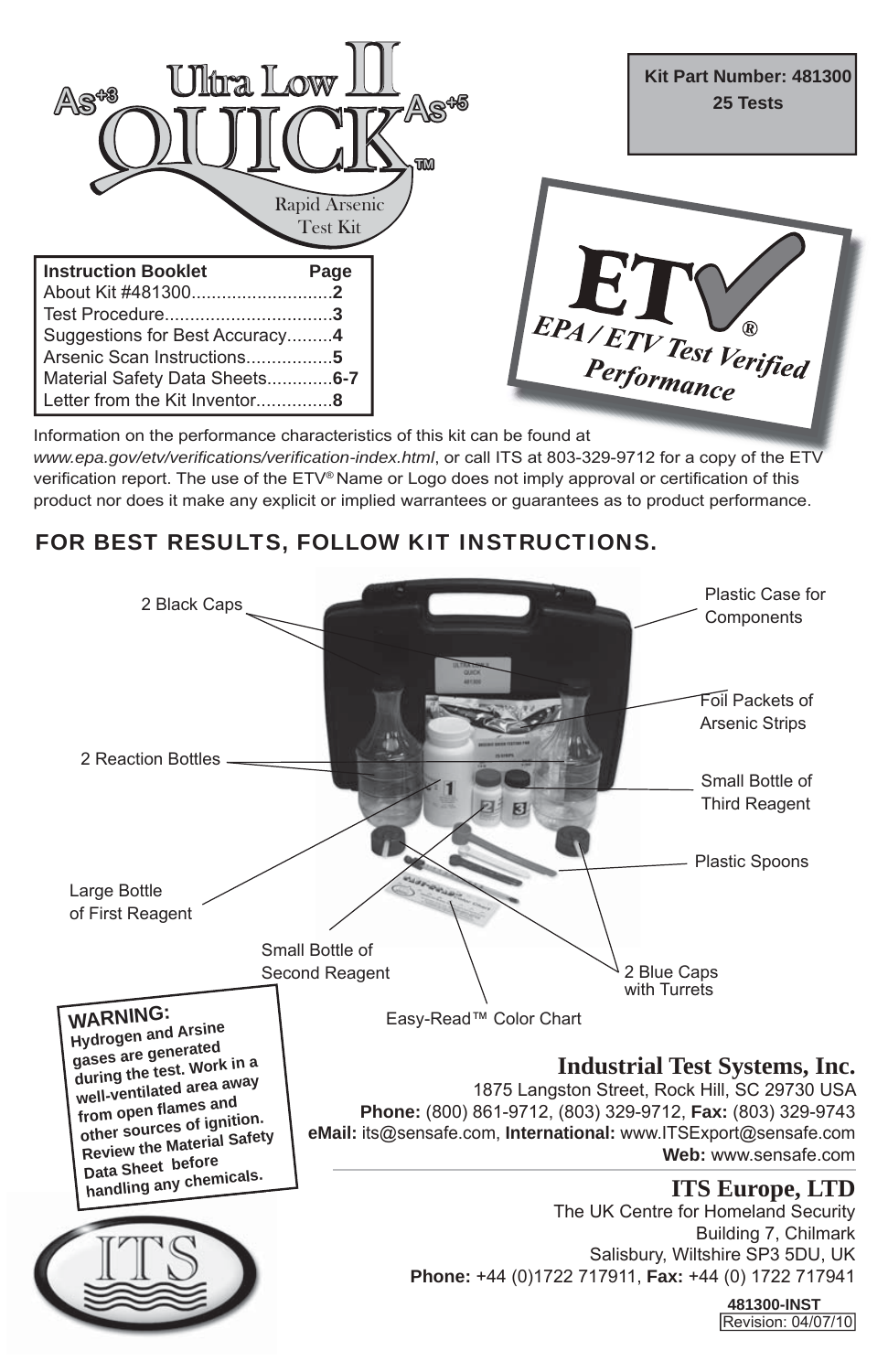# ABOUT KIT # 481300:

![](_page_1_Picture_1.jpeg)

**This test detects soluble inorganic Arsenic (As+3 and As+5)**

This Arsenic Test Kit provides a safe, simple, and precise way to test for Arsenic from 0.5 to 6 μg/L. For accurate results when Arsenic value is above 6 μg/L, perform a dilution of the water sample so that the value will read below 6 μg/L. Follow the instructions carefully to get reliable results. All components are supplied in the kit except for a timer and thermometer. This test tolerates up to 2.0 mg/L Hydrogen Sulfide without interference. No interference was found for this test kit for Antimony up to 0.5mg/L. No interference from Iron or Sulfate was found. Higher levels of Hydrogen Sulfide can be corrected for by diluting (only where sensitivity needs are not compromised). There were no interferences from other components typically found in tap water. It is recommended that the water sample be 22ºC - 28ºC. For reference, record the temperature at which the sample was run. Use kit within the shelf life as marked.

Part Number: 481300, 25 Tests

## **Kit Components:**

- **•** 2 Reaction Bottles, clear PVC, with 500mL line
- 2 Blue Caps, with white turret, for holding testing pad
- **•** 3 Plastic Spoons (one large pink spoon for First Reagent; one small red spoon for Second Reagent; and one small white spoon for Third Reagent)
- 1 Large Bottle of First Reagent (380 gm)
- 1 Small Bottle of Second Reagent (65 gm)
- 1 Small Bottle of Third Reagent (180 gm)
- 25 Packets of Arsenic Testing pad strips **Caution:** Each test pad contains about 1 mg Mercuric Bromide (HgBr<sub>2</sub>)
- This Instruction Booklet with MSDS
- Plastic Bag for Used Test Strips (not pictured below)
- 2 Black Caps for mixing
- Plastic Case for Components
- Easy-Read™ Color Chart

## **About the Patented Reaction (Modified Gutzeit method):**

Inorganic Arsenic compounds in the water sample are converted to Arsine (AsH<sub>3</sub>) gas by the reaction of Zinc Dust and Tartaric Acid. Ferrous and Nickel salts have been added to accelerate this reaction. The Arsine reacts with the Mercuric Bromide on the test strip to form mixed Mercury halogens (such as AsH<sub>2</sub>HgBr) that appear with a color change from white to yellow or brown. Potassium Peroxymonosulfate (second reagent) is added to oxidize Hydrogen Sulfide to Sulfate.

**PRECAUTIONS:** Hydrogen gas and Arsine gas are generated during the reaction. Work in a well-ventilated area away from fire and other sources of ignition. All reagents are unsuitable for human consumption and must be kept away from children and pets.

## **US Patent # 6696300**

# **ATTENTION:** Your Arsenic results will be low if step 5 in the **Test Procedure** is not followed carefully.

When you position the testing pad over the orifice, you must press down the turret handle very firmly over the testing pad to securely lock the testing pad into position. If the cap is not firmly formed around the testing pad, arsine gas will bypass the testing pad, which results in lower arsenic levels.

One method of assuring a properly seated testing pad is to use the round end of a pen to apply pressure to the turret (Image 1).

![](_page_1_Picture_25.jpeg)

![](_page_1_Picture_27.jpeg)

Image 1 Image 2

Another technique is to simultaneously press on the red turret and the turret handle to properly seat the turret into the testing pad (Image 2).

 $\sqrt{2}$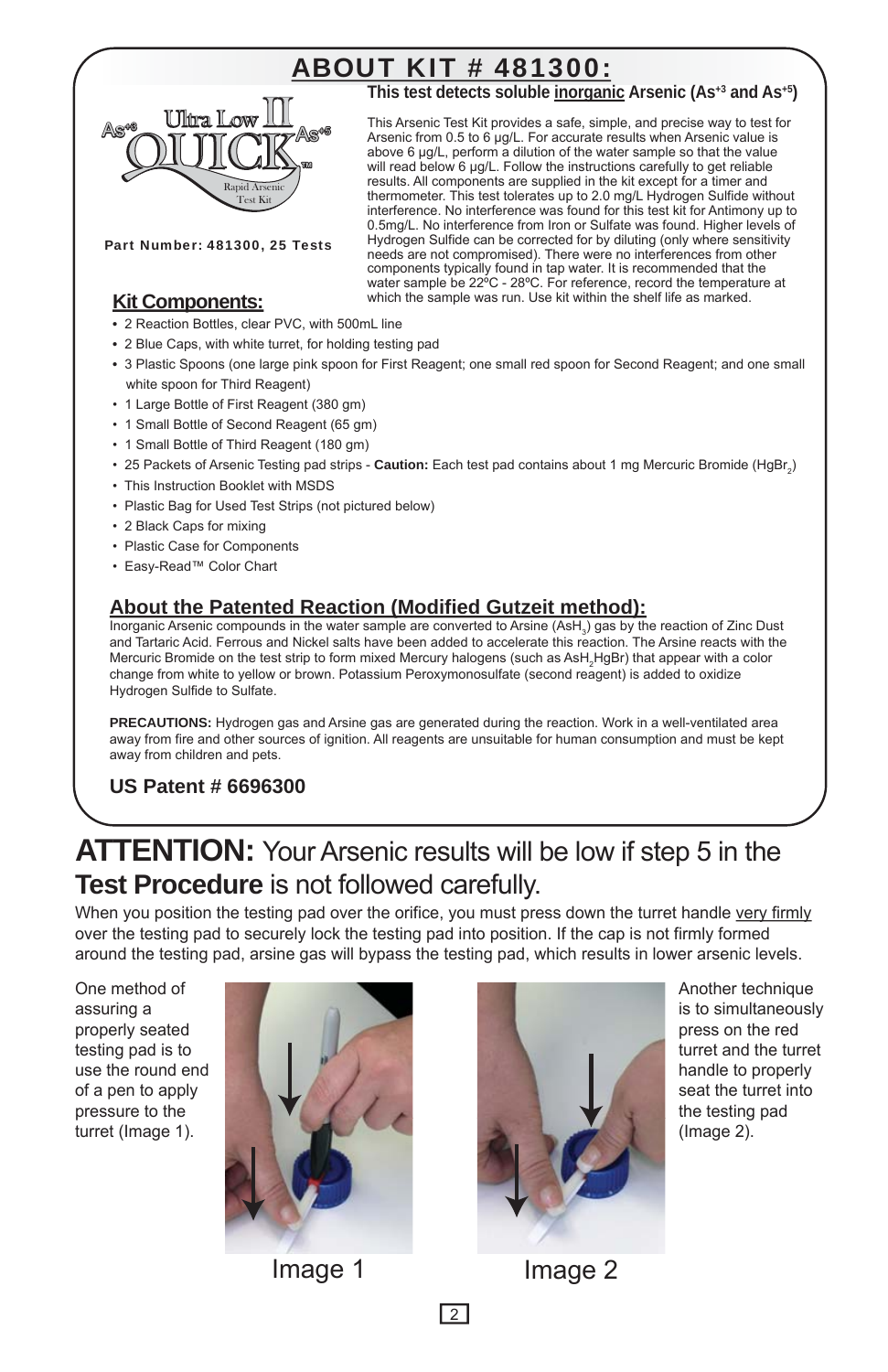**WARNING:** Hydrogen and Arsine gases are generated during the test. Work in a well-ventilated area away from open flames and other sources of ignition. Review the Material Safety Data Sheet before handling any chemicals.

**For better accuracy, we recommend running the test in duplicate for each water sample.**

# **Test Procedure:**

FOLLOW KIT INSTRUCTIONS CLOSELY.<br>
(See Instruction Sticker in plastic case cover for visual help.) **Part Number: 481300, 25 Tests** 

- 1. For best results, the water temperature should be between 22°C to 28°C. Use a thermometer to verify the temperature of the sample.
- 2. To the Reaction Bottle, slowly add the water sample to the marked line on the bottle (500mL).
- 3. Add 2 level pink spoons of First Reagent (Quick™ II) to the Reaction Bottle. Cap securely with the black cap and shake vigorously for **15 seconds**.
- 4. Uncap the Reaction Bottle and add 2 level red spoons of the Second Reagent. Recap securely with the black cap and shake vigorously for **15 seconds**.

**NOTE:** To minimize H2S interference, allow the sample to sit for **2 minutes** before performing Step 6. During the wait, complete Step 5

5. **While the test is incubating for 2 minutes**, prepare the *turret cap* as follows (NOTE: The cap and turret must be dry. If the testing pad becomes wet results will be compromised):

a) Open the packet and carefully remove the strip. While handling the strip avoid touching the Mercuric Bromide testing pad at one end of the testing strip.

b) Position either side of the testing pad over the orifice (Figure 1) and press down the turret handle over the pad until it locks into position on the cap. Make

certain the red turret with handle is fully closed (as illustrated in Figure 2). The red turret should be pressed level with the top of the cap to ensure all gas passes through the testing pad during the **10 minute** wait. To confirm that the testing pad completely covers the hole in the cap, visually inspect the orifice from under the cap. The *turret cap* is now ready for use in Step 7.

- 6. Uncap the Reaction Bottle and add 2 level white spoons of the Third Reagent. Recap securely with the black cap and shake vigorously for **5 seconds**.
- 7. Remove the black cap from the Reaction Bottle and recap securely using the *turret cap* within **20 seconds**. As you screw on the *turret cap*, be careful not to splash the water or reagents on the testing pad. It is important that the testing pad remains dry during the test. Place the bottle in a well-ventilated area where it will not be disturbed. You should notice numerous small hydrogen gas bubbles generating from the Tartaric Acid and Zinc Dust Reagents.
- 8. **Start the timer and wait for 10 minutes**. Reaction generates small hydrogen gas bubbles.
- 9. **After waiting 10 minutes** (but no longer than 12 minutes), pull the turret up. Carefully remove the test strip with the testing pad. Flatten the testing pad, if necessary, by gently pressing it between two clean pieces of paper. Use the Color Chart (Quick™ Ultra Low II) and match the color of the exposed side of the testing pad **within the next 2 minutes** (colors oxidize when exposed to light). For best color matching use natural daylight, but do not use direct sunlight. The color can be preserved for a short time by returning the testing pad to the packet and keeping it out of light. If using the *Quick™ Scan* Test Pad Reader, follow the meter's instructions.
- 10. Record your result.

## *(Mercuric Bromide strips (Arsenic test strips) will not react with arsine gas if they are wet!)*

- *NOTE:* If your Arsenic Level is above 6ppb, retest with a 1 to 2 dilution; above 8ppb, retest with a 1 to 3 dilution; above 12ppb, retest with a 1 to 4 dilution, etc... This should improve accuracy of Arsenic detection for this kit. Use Arsenic-free water for dilution(s). When you record your result, be sure to multiply by the dilution factor to determine the true Arsenic value.
- *ATTENTION:* Soon after testing is completed, decant liquid from the bottle down a drain that is not used for food preparation and flush with water. See comment #4 on page 4. Wet Zinc should be collected and disposed of according to local regulations. Rinse the bottle and the cap with clean water. Shake off any excess water. Do not rinse turret cap. It is best to dry turret cap with a soft tissue or paper towel, especially if you plan to run the next test immediately. Keep the used strips inaccessible to children and pets, and dispose according to local environmental regulations.

![](_page_2_Picture_21.jpeg)

![](_page_2_Picture_22.jpeg)

![](_page_2_Picture_23.jpeg)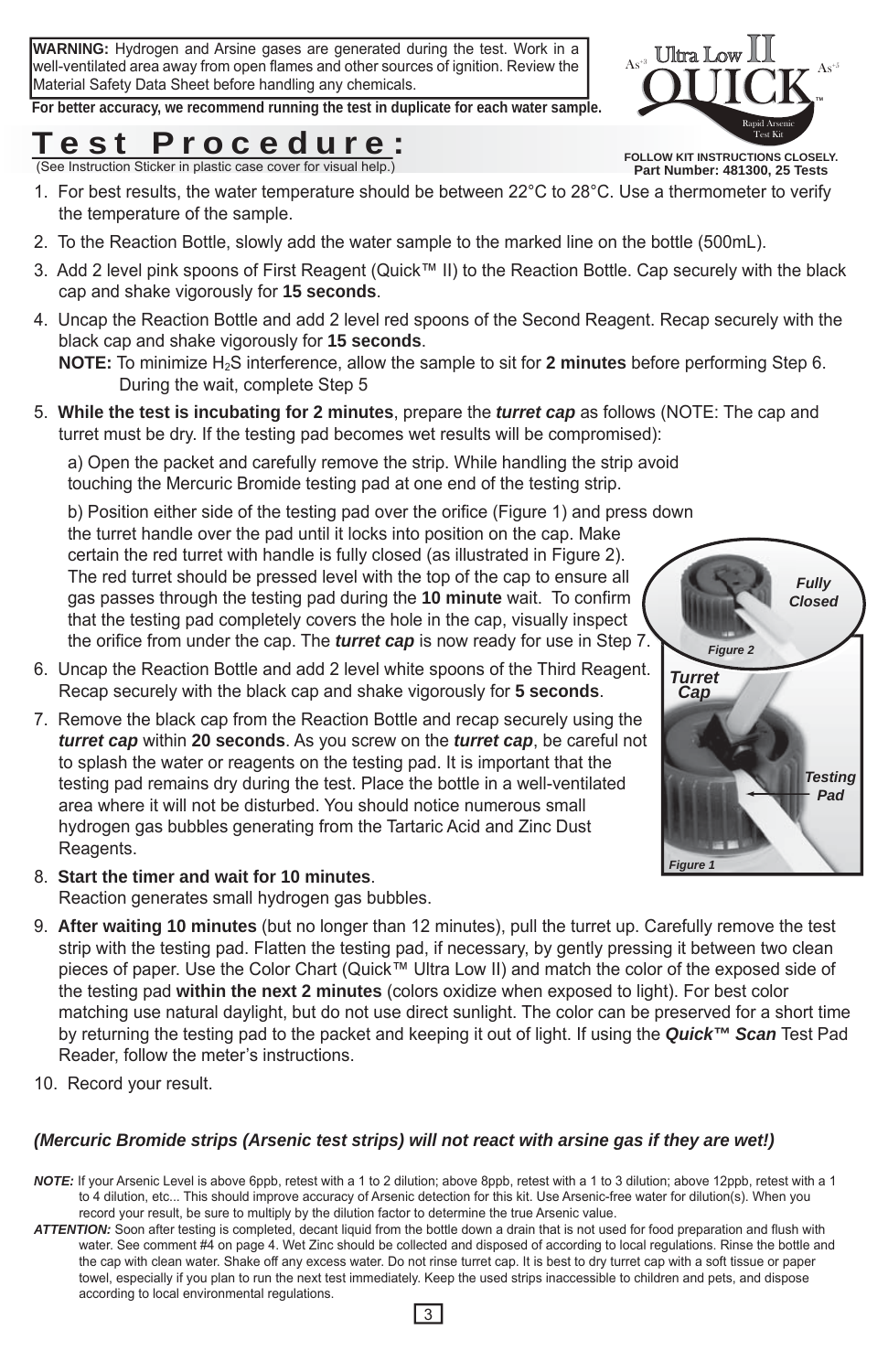# SUGGESTIONS FOR BEST ACCURACY

**1.** To gain confidence in using this test kit for unknown samples, it is highly recommended that you use the kit on a sample with a known inorganic Arsenic concentration value, or with a sample that has been prepared using an Arsenic standard. By making a "practice run" of the test, you will familiarize yourself with all of the procedures necessary to ensure accurate testing results. Additionally, you will have the opportunity to become familiar with the process of color matching, which will help to ensure accurate test results. ITS suggests the test be run in duplicate for better accuracy.

**2.** The water sample must not be preserved with Nitric Acid or any other preservation method. Small amounts of strong acids will interfere with the test results; and therefore it is best that the water sample be freshly drawn and run within 24 hours. Some water samples held for over 24 hours may read low. The water sample should not contain any significant amount of buffers. If you are planning to send a duplicate sample for ICP laboratory verification, follow preservation requirements for that sample only.

**3.** The water and ambient temperature are very important to ensure accurate results. As an example, a water temperature of 15°C can result in the color development on the testing pad to be lighter than the actual Arsenic concentration in the tested sample (a false low reading occurs). When the water is cold, warm water sample to 22°C to 28°C before testing (using a microwave is acceptable). If the water temperature is above 28°C your result may read low (accelerator chemistry reacts too fast). Consideration must also be made for the air temperature when running the test. Best results are from 22°C to 28°C (water and air). The color chart and Arsenic Scan chart are calibrated at 24°C.

**4.** After the test has been run, try to rinse out the reaction bottle with clean tap water as soon as possible. When the reaction chemicals are allowed to sit in the reaction bottle after the reaction time, the zinc may begin to adhere to the bottom of the bottle. When this occurs, you may need to clean the reaction bottle with a bottlebrush. Another method for zinc removal is to use a 20% Hydrochloric Acid (reusable) rinse. Be sure to rinse the reaction bottle with clean tap water before running the next test.

**5.** When matching your test strip pad with the colors on the Easy-Read™ color chart, it may be helpful to find a color that is clearly lighter than the test strip pad and make note of it (as an example, we will use a value of 1.5 ppb). Next, find a color that is clearly darker than the test strip pad (as an example, we will use a value of 3 ppb). By defining a lowest and highest possible value range we can assume that the correct color match is 2.0 ppb or 2.5 ppb. If the 2.0 ppb color matches, then you have determined your Arsenic level. In some cases, an exact color match will not be available. Following these easy steps can make color matching more precise. Careful color matching will assure the best possible result.

**6.** Levels of Hydrogen Sulfide above 2 mg/L can interfere with this test, resulting in elevated Arsenic readings. Our test kit will eliminate up to 2 mg/L of Sulfide interference. To overcome Hydrogen Sulfide levels above 2 mg/L, allow the water sample to sit at room temperature, uncovered and exposed to air for 8 hours (about 50% of the  $H_2S$  gas dissipates for every 8 hours).

Industrial Test Systems, Inc. sells Hydrogen Sulfide detection kits (part # 481197-20) for quick, accurate verification of this interfering ion. The test kit detects levels of 0.3, 0.5, 1.0, and 2.0 mg/L (ppm). The Hydrogen Sulfide test kit contains all components necessary to run the test, and is economically priced at \$15.99 for 30 tests.

**7.** Do not use components from other kits. Interchanging components may result in inaccurate results since each kit is Quality Control released for accuracy with its given components. Some conditions can result in getting an incorrect reading: the presence of Hydrogen Sulfide above 2ppm; color matching in poor lighting conditions; color blindness of operator; and sample temperatures that are high or low.

**8.** If you have any questions or comments, please feel free to contact our R&D Department at 1-803-329-0162 ext 211 or by email at: *its@sensafe.com*.

**9.** Record your results and details for future reference.

| Sample No. |  |  |  |
|------------|--|--|--|
| Location   |  |  |  |
| Date       |  |  |  |
| Result     |  |  |  |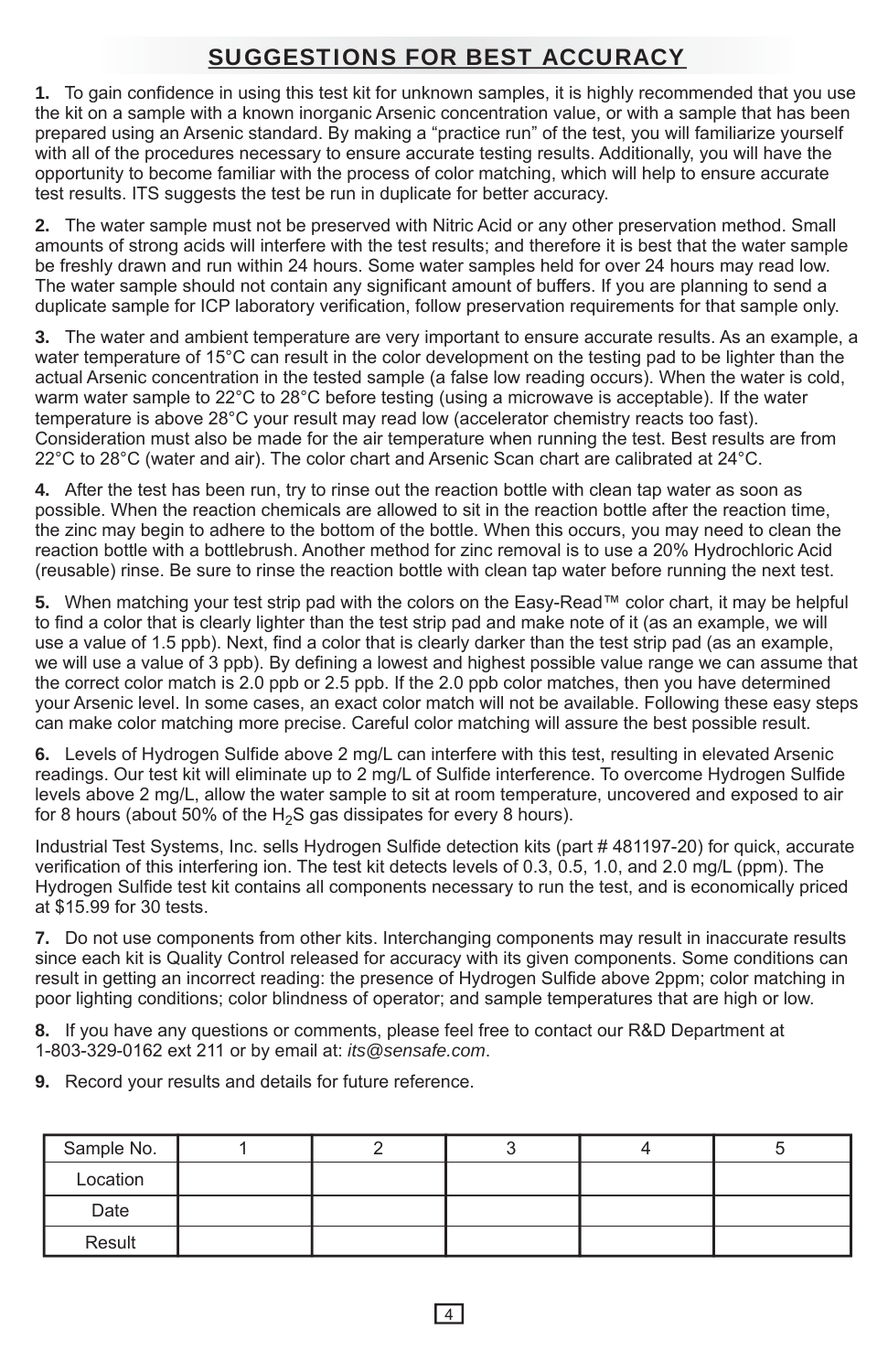## QUICK™ ARSENIC SCAN INSTRUCTIONS (INSTRUMENT SOLD SEPARATELY) FOR USE WITH ARSENIC Quick™ TEST KIT:

### **Instrument Components:**

- **1.** Quick™ Arsenic Scan Unit (R710 Color Reflection Densitometer, part number 481305) 05)<br>(
- **2.** Operation Manual (109 page book)
- **3.** Calibration Reference Card
- **4.** 18 Month Limited Warranty and Registration Card
- **5.** AC Adapter (110VAC)
- **6.** Carrying Case
- **7.** White Opaque Plastic Card (2 3/8" x 7")
- **8.** Conversion Table for the Following Arsenic Test Kits: Arsenic Quick™ Test Kit
- **1. Instrument setup for Arsenic measurement:**
	- **a.** Remove the instrument from the case and turn the instrument over with the bottom facing up. Locate the ridged, black latch between the two (2) screws near the round end of the measurement shoe. Slide it forward. The measurement shoe is now unlocked, and will lift up by spring action from the body of the instrument.
	- **b.** Locate the "OFF/ON" switch at the square end of the instrument where the data port and DC 9V connector ports are located. Gently slide the switch to "ON".
	- **c.** Turn the instrument upright so that the LCD screen and six soft keys (3 black buttons, menu, exit, help) are facing upward.
	- **d.** Depress once any one of the six soft keys on top of the unit. The LCD display will turn on.
	- **e.** The instrument is now ready to make density measurements.

#### **Notes:**

- **a.** The instrument is calibrated, and ready for use when received.
- **b.** The AC adapter (supplied) may be used while performing color density measurements. Be sure the power switch is "OFF" before connecting the adapter to prevent any surge in power.
- **c.** When the unit will stand unused for a long period of time slide the power switch to "OFF".
- **d.** Typically, over 100 measurements can be made when using the battery pack only.

#### **2. Strip measurement:**

- **a.** Run the test sample according to the arsenic kit instructions.
- **b.** Read the strip with the Quick™ Arsenic Scan instrument within 30 seconds of completing the test.
	- **i.** Place the reacted strip with colored test pad facing upward on the white opaque plastic card  $(2 \frac{3}{8})$  x 7"). It is very important that the white opaque plastic card provided (or a white sustance) is placed under the reacted strip for accurate measuring.
	- **ii.** Position the target circle of the base shoe over the color pad so that the pad is centered in the black outlined circle (as illustrated). **iii.** Press the body of the instrument down until the optical head is in contact with the target circle. The message "**Measuring..."**
	- will appear in the LCD. A "Y" and a number next to the "Y" will appear in the LCD (For example, Y = 0.19 indicates a yellow color density of 0.19).
	- **iv.** Use the number in the LCD (in the example 0.19) and compare with the Data Table provided to determine the concentration of arsenic in the sample. Be sure that you are using the appropriate Data Table for your test kit. 0.19 equals 20 μg/L or ppb Arsenic.
	- **v.** Record the "Y" value and the concentration of Arsenic from the appropriate Data Table for future reference. Note: Use of the Quick™ Arsenic Scan unit will yield more precise results when compared to using the Easy-Read™ color chart for color matching determinations.

#### **3. Calibration of Instrument:**

 See details on pages 34-40 in the Color Reflection Densitometer Operation Manual. It is recommended that "Quick Cal" (pages 39-40) be performed weekly. It is also recommended that "Standard Calibration" (steps 4, 5, & 8 in the manual) be performed when "Quick Cal" results are not within the allowed +/- variance of the "Y" values (White, Black, & Solid {Yellow}) listed in the reference table below:

| Step 1: | Step 2:      | Step 3:                                            |  |
|---------|--------------|----------------------------------------------------|--|
| White   | <b>Black</b> | Solid (Yellow)                                     |  |
|         |              | Y value +/- 0.01 Y value +/- 0.06 Y value +/- 0.03 |  |

The Conversion Table below is valid for (Zinc) Reagent 3 lot 9035.

\*\*Note: For best accuracy dilute and retest samples with scan values above 0.54

|                      | Arsenic Scan Conversion Table for Arsenic Ultra Low Kit Part # 481300 |                      |                   |                      |                   |                      |                   |                                                                                                  |                   |                                            |                   |                      |                   |
|----------------------|-----------------------------------------------------------------------|----------------------|-------------------|----------------------|-------------------|----------------------|-------------------|--------------------------------------------------------------------------------------------------|-------------------|--------------------------------------------|-------------------|----------------------|-------------------|
|                      |                                                                       |                      |                   |                      |                   |                      |                   | Match the instrument reading to the corresponding As level (in ppb) as found in the table below: |                   | "Ihara (Y) Reading" = Yellow density value |                   |                      |                   |
| Ihara (Y)<br>Reading | As Level<br>(ppb)                                                     | Ihara (Y)<br>Reading | As Level<br>(ppb) | Ihara (Y)<br>Reading | As Level<br>(ppb) | Ihara (Y)<br>Reading | As Level<br>(ppb) | Ihara (Y)<br>Reading                                                                             | As Level<br>(ppb) | Ihara (Y)<br>Reading                       | As Level<br>(ppb) | Ihara (Y)<br>Reading | As Level<br>(ppb) |
| 0.00                 | *BDL                                                                  | 0.15                 | 0.6               | 0.30                 | 1.9               | 0.45                 | 3.5               | 0.60                                                                                             | 9                 | 0.75                                       | >20               | 0.90                 | >30               |
| 0.01                 | <b>BDL</b>                                                            | 0.16                 | 0.7               | 0.31                 | 2.0               | 0.46                 | 3.8               | 0.61                                                                                             | 10                | 0.76                                       | >20               | 0.91                 | >30               |
| 0.02                 | <b>BDL</b>                                                            | 0.17                 | 0.8               | 0.32                 | 2.1               | 0.47                 | 4.0               | 0.62                                                                                             | 11                | 0.77                                       | >20               | 0.92                 | >30               |
| 0.03                 | <b>BDL</b>                                                            | 0.18                 | 0.9               | 0.33                 | 2.2               | 0.48                 | 4.3               | 0.63                                                                                             | 12                | 0.78                                       | >20               | 0.93                 | >30               |
| 0.04                 | <b>BDL</b>                                                            | 0.19                 | 1.0               | 0.34                 | 2.3               | 0.49                 | 4.5               | 0.64                                                                                             | 13                | 0.79                                       | >20               | 0.94                 | >30               |
| 0.05                 | <b>BDL</b>                                                            | 0.20                 | 1.1               | 0.35                 | 2.3               | 0.50                 | 4.8               | 0.65                                                                                             | 14                | 0.80                                       | >20               | 0.95                 | >30               |
| 0.06                 | <b>BDL</b>                                                            | 0.21                 | 1.2               | 0.36                 | 2.4               | 0.51                 | 5.0               | 0.66                                                                                             | 15                | 0.81                                       | >20               | 0.96                 | >30               |
| 0.07                 | <b>BDL</b>                                                            | 0.22                 | 1.3               | 0.37                 | 2.5               | 0.52                 | 5.3               | 0.67                                                                                             | 16                | 0.82                                       | >30               | 0.97                 | >30               |
| 0.08                 | <b>BDL</b>                                                            | 0.23                 | 1.3               | 0.38                 | 2.6               | 0.53                 | 5.7               | 0.68                                                                                             | 17                | 0.83                                       | >30               | 0.98                 | >30               |
| 0.09                 | <b>BDL</b>                                                            | 0.24                 | 1.4               | 0.39                 | 2.7               | 0.54                 | 6.0               | 0.69                                                                                             | 18                | 0.84                                       | >30               | 0.99                 | >30               |
| 0.10                 | <b>BDL</b>                                                            | 0.25                 | 1.5               | 0.40                 | 2.8               | 0.55                 | 6.5               | 0.70                                                                                             | 19                | 0.85                                       | >30               | 1.00                 | >30               |
| 0.11                 | 0.2                                                                   | 0.26                 | 1.6               | 0.41                 | 2.8               | 0.56                 | 7.0               | 0.71                                                                                             | 20                | 0.86                                       | >30               | ----                 | ----              |
| 0.12                 | 0.3                                                                   | 0.27                 | 1.7               | 0.42                 | 2.9               | 0.57                 | 7.5               | 0.72                                                                                             | >20               | 0.87                                       | >30               |                      |                   |
| 0.13                 | 0.4                                                                   | 0.28                 | 1.8               | 0.43                 | 3.0               | 0.58                 | 8.0               | 0.73                                                                                             | >20               | 0.88                                       | >30               |                      |                   |
| 0.14                 | 0.5                                                                   | 0.29                 | 1.8               | 0.44                 | 3.3               | 0.59                 | 8.5               | 0.74                                                                                             | >20               | 0.89                                       | >30               |                      |                   |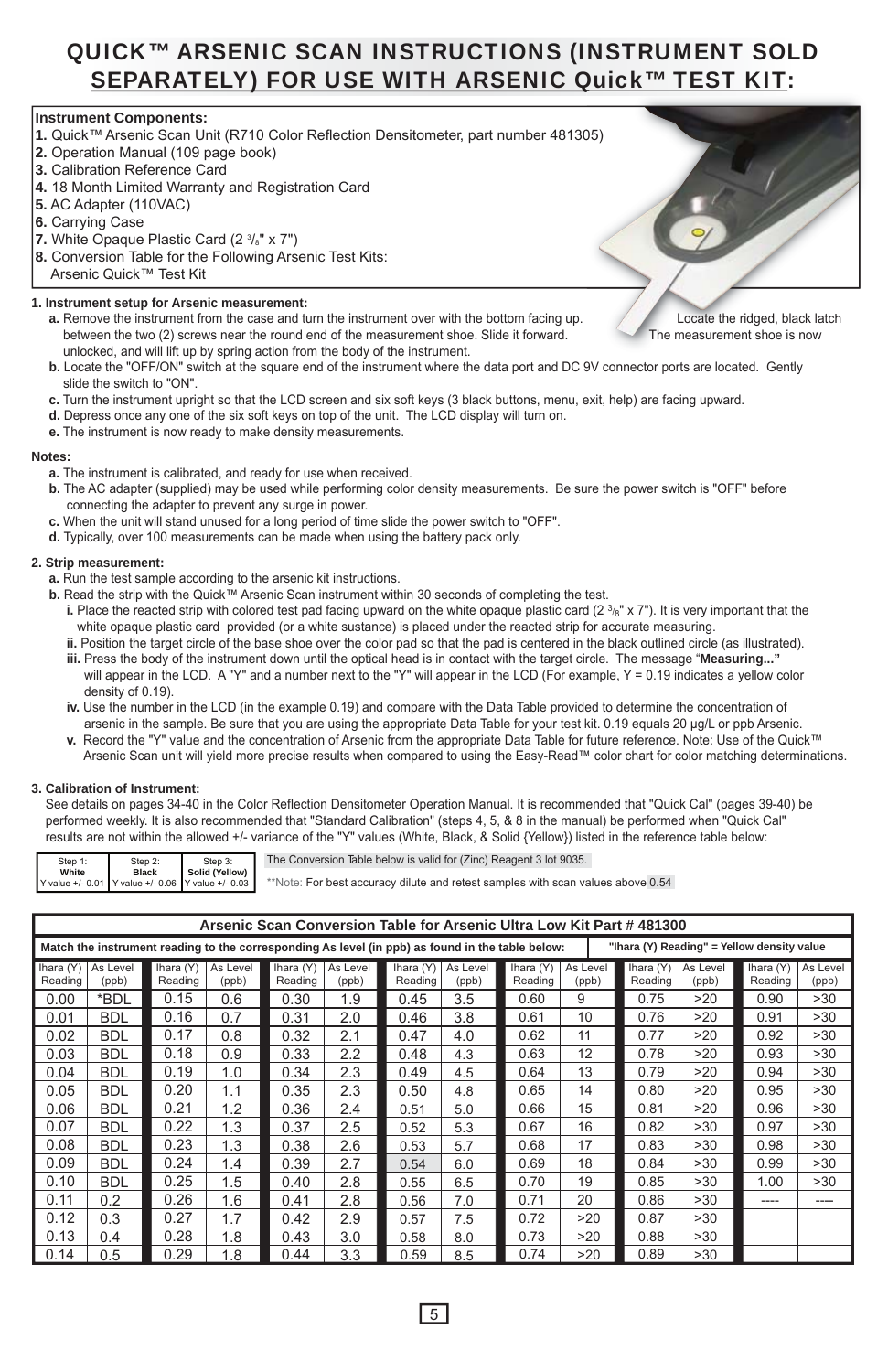#### MSDS 1 Material Safety Data Sheet

#### **Section 1 Chemical Identification**

Catalog # / Description: Part Number 481196-D Name: First Reagent

#### **Section 2 Composition / Information on Ingredients**

| CAS#: 87-69-4    | L-Tartaric Acid                 | 98.7%   |
|------------------|---------------------------------|---------|
| CAS#: 7720-78-7  | Iron (II) Sulfate • 7H2O        | $0.7\%$ |
| CAS#: 10101-97-0 | Nickel (II) Sulfate · 6H2O 0.6% |         |
|                  |                                 |         |

### **Section 3 Hazards Identification**

Precautionary Statements:

- May be irritating to eyes and nasal passages.
- Low toxicity orally, moderately toxicity intravenously.
- Tartaric Acid is reported to have an oral rabbit LD50 at 5000 mg/kg, and a dermal rat LD50 at 485 mg/kg.
- Tartaric Acid Reagent has minimal toxicological effect.
	- However, inhalation may cause irritation of respiratory tract; ingestion in large amounts may cause
- gastrointestinal upset; skin or eye contact may cause
	- mild irritation; prolonged exposure may cause allergic reaction. Wash hands after use.
- Iron (II) Sulfate is harmful if swallowed or inhaled. Causes irritation to skin, eyes, and respiratory tract.

Affects the liver. Oral mouse LD50: 1520 mg/kg.

 • Nickel Sulfate is toxic. Harmful if swallowed. Possible risk of irreversible effects. May cause sensitization by inhalation and skin contact. Possible carcinogen. Toxicity data: oral rat LD50: 264 mg/kg.

#### **Section 4 First-Aid Measures**

 • If swallowed, wash out mouth with water. Call a physician or the Poison Control Center as a

precaution.

- In case of skin contact, flush with copious amounts of water for at least 15 minutes.
- In case of contact with eyes, flush with copious
- amounts of water for at least 15 minutes.
	- If inhaled, remove to fresh air. If breathing is difficult, give oxygen and seek medical advice.

#### **Section 5 Fire Fighting Measures**

Not Applicable since the amount of First Reagent per kit is negligible.

#### **Section 6 Exposure Controls / Personal Protection**

Do not expose to eyes, skin, or clothing. Keep away from children and pets. Wash hands thoroughly after handling. Maintain general hygienic practices when using this product.

#### **Section 7 Physical and Chemical Properties**

Appearance and Odor:

 • Solid/semi-solid, white powder. Soluble in water. Physical Properties:

| • Melting Point:    | Not Applicable |
|---------------------|----------------|
| • Vapor Pressure:   | Not Applicable |
| • Specific Gravity: | Not Applicable |
| • Vapor Density:    | Not Applicable |

Stability:

• Stable when stored under proper conditions.

Hazardous Polymerization:

• Will not occur.

Incompatibilities:

 • Reaction with silver, zinc, aluminum in the presence of water or moisture will release explosive Hydrogen gas.

#### **Section 8 Toxicological Information**

Acute Effects:

 • Do not breathe dust! Avoid contact with eyes, skin, and clothing. Avoid prolonged or repeated exposure.

#### **Section 9 Other Information**

The above information is believed to be correct but does not purport to be all-inclusive and shall be used ONLY as a guide. Keep away from children and pets. Store in a dry, cool place. Keep container tightly closed.

## MSDS 2 Material Safety Data Sheet

#### **Section 1 Chemical Identification** Catalog # / Description: Part Number 481196-E

Name: Second Reagent

| <b>Section 2</b> |            | <b>Composition / Information on Ingredients</b> |     |
|------------------|------------|-------------------------------------------------|-----|
| CAS#             | 10058-23-8 | Potassium Peroxymonosulfate 43%                 |     |
| CAS#             | 7646-93-7  | Potassium Bisulfate                             | 23% |
| CAS#             | 7778-80-5  | Potassium Sulfate                               | 29% |
| CAS#             | 7727-21-1  | Potassium Peroxydisulfate                       | 3%  |
| CAS#             | 546-93-0   | Magnesium Carbonate                             | 2%  |
|                  |            | Comments: NOTE: CAS# for mixture is 70693-62-8  |     |

#### **Section 3 Hazards Identification**

Emergency Overview:

• Physical Appearance: White, granular material

 • Immediate Concerns: DANGER. CORROSIVE. Causes skin and eye damage. Wear goggles or face shield and rubber gloves when handling. May be fatal if swallowed. Irritating to nose and throat. Avoid inhalation or dust. Remove and wash contaminated clothing before reuse.

Potential Health Effects:

 • Eyes: DANGER. Corrosive. Causes eye damage. Do not get in eyes.

#### **Section 4 First-Aid Measures**

EYES: If contact with eyes occurs: Immediately flush with cold water for at least 15 minutes. Then get immediate medical attention. SKIN: If contact with skin: Rinse off excess chemical and flush skin with cold water for at least 15 minutes. If skin irritation develops, seek medical attention.

INGESTION: If swallowed: Do not induce vomiting. Drink 1-2 glasses of water to dilute the stomach contents. Never give anything by mouth to an unconscious person. Call a physician immediately. INHALATION: If inhaled: Remove to fresh air. If breathing is difficult,

have trained person administer oxygen. If not breathing, give artificial respiration. Call a physician immediately.

#### **Section 5 Fire Fighting Measures**

• This product is not flammable or combustible.

- Will release oxygen when heated, intensifying a fire.
- Acidic mist may be present.
	- Exercise caution when fighting any chemical fire.
	- Extinguishing Media: Water

#### **Section 6 Exposure Controls / Personal Protection**

Do not expose to eyes, skin, or clothing. Keep away from children and pets. Wash hands thoroughly after handling. Maintain general hygienic practices when using this product.

| Appearance and Odor:<br>· Solid. Granular, free-flowing solid. White.<br>• Odorless<br><b>Physical Properties:</b><br>• Melting Point:<br>Not Applicable<br>• Vapor Pressure:<br>Not Volatile<br>• Specific Gravity:<br>1.1 to 1.4<br>• Vapor Density:<br>Not Volatile<br>Stability:<br>• Stable when stored under proper conditions.<br>Hazardous Polymerization:<br>• Will not occur.<br>Incompatibilities:<br>• Mixing with compounds containing halides or active<br>halogens can cause release of the respective halogens<br>if moisture is present. Mixing with cyanides can cause<br>release of hydrogen cyanide gas. Mixing with heavy<br>metal salts such as those of cobalt, nickel, copper, or<br>oxygen and heat. |                  | Section 7 Physical and Chemical Properties |  |
|-------------------------------------------------------------------------------------------------------------------------------------------------------------------------------------------------------------------------------------------------------------------------------------------------------------------------------------------------------------------------------------------------------------------------------------------------------------------------------------------------------------------------------------------------------------------------------------------------------------------------------------------------------------------------------------------------------------------------------|------------------|--------------------------------------------|--|
|                                                                                                                                                                                                                                                                                                                                                                                                                                                                                                                                                                                                                                                                                                                               |                  |                                            |  |
| manganese can cause decomposition with release of                                                                                                                                                                                                                                                                                                                                                                                                                                                                                                                                                                                                                                                                             |                  |                                            |  |
|                                                                                                                                                                                                                                                                                                                                                                                                                                                                                                                                                                                                                                                                                                                               |                  |                                            |  |
|                                                                                                                                                                                                                                                                                                                                                                                                                                                                                                                                                                                                                                                                                                                               |                  |                                            |  |
|                                                                                                                                                                                                                                                                                                                                                                                                                                                                                                                                                                                                                                                                                                                               |                  |                                            |  |
|                                                                                                                                                                                                                                                                                                                                                                                                                                                                                                                                                                                                                                                                                                                               |                  |                                            |  |
|                                                                                                                                                                                                                                                                                                                                                                                                                                                                                                                                                                                                                                                                                                                               |                  |                                            |  |
|                                                                                                                                                                                                                                                                                                                                                                                                                                                                                                                                                                                                                                                                                                                               |                  |                                            |  |
|                                                                                                                                                                                                                                                                                                                                                                                                                                                                                                                                                                                                                                                                                                                               |                  |                                            |  |
|                                                                                                                                                                                                                                                                                                                                                                                                                                                                                                                                                                                                                                                                                                                               |                  |                                            |  |
|                                                                                                                                                                                                                                                                                                                                                                                                                                                                                                                                                                                                                                                                                                                               |                  |                                            |  |
|                                                                                                                                                                                                                                                                                                                                                                                                                                                                                                                                                                                                                                                                                                                               |                  |                                            |  |
|                                                                                                                                                                                                                                                                                                                                                                                                                                                                                                                                                                                                                                                                                                                               |                  |                                            |  |
|                                                                                                                                                                                                                                                                                                                                                                                                                                                                                                                                                                                                                                                                                                                               |                  |                                            |  |
|                                                                                                                                                                                                                                                                                                                                                                                                                                                                                                                                                                                                                                                                                                                               |                  |                                            |  |
|                                                                                                                                                                                                                                                                                                                                                                                                                                                                                                                                                                                                                                                                                                                               |                  |                                            |  |
|                                                                                                                                                                                                                                                                                                                                                                                                                                                                                                                                                                                                                                                                                                                               |                  |                                            |  |
|                                                                                                                                                                                                                                                                                                                                                                                                                                                                                                                                                                                                                                                                                                                               |                  |                                            |  |
|                                                                                                                                                                                                                                                                                                                                                                                                                                                                                                                                                                                                                                                                                                                               |                  |                                            |  |
|                                                                                                                                                                                                                                                                                                                                                                                                                                                                                                                                                                                                                                                                                                                               |                  |                                            |  |
| $A_1, A_2, \Box B_2, A_3$                                                                                                                                                                                                                                                                                                                                                                                                                                                                                                                                                                                                                                                                                                     | <b>Section 8</b> | <b>Toxicological Information</b>           |  |

Acute Effects:

6

| • Skin Absorption:<br>$\cdot$ Oral LD50:<br>. Inhalation LC50: | >11,000 mg/kg in rabbits<br>$2,000$ mg/kg (rat)<br>>5 mg/l (rats) (4-hour) |
|----------------------------------------------------------------|----------------------------------------------------------------------------|
|                                                                |                                                                            |

#### **Section 9 Other Information**

The above information is believed to be correct but does not purport to be all-inclusive and shall be used ONLY as a guide. Keep away from children and pets.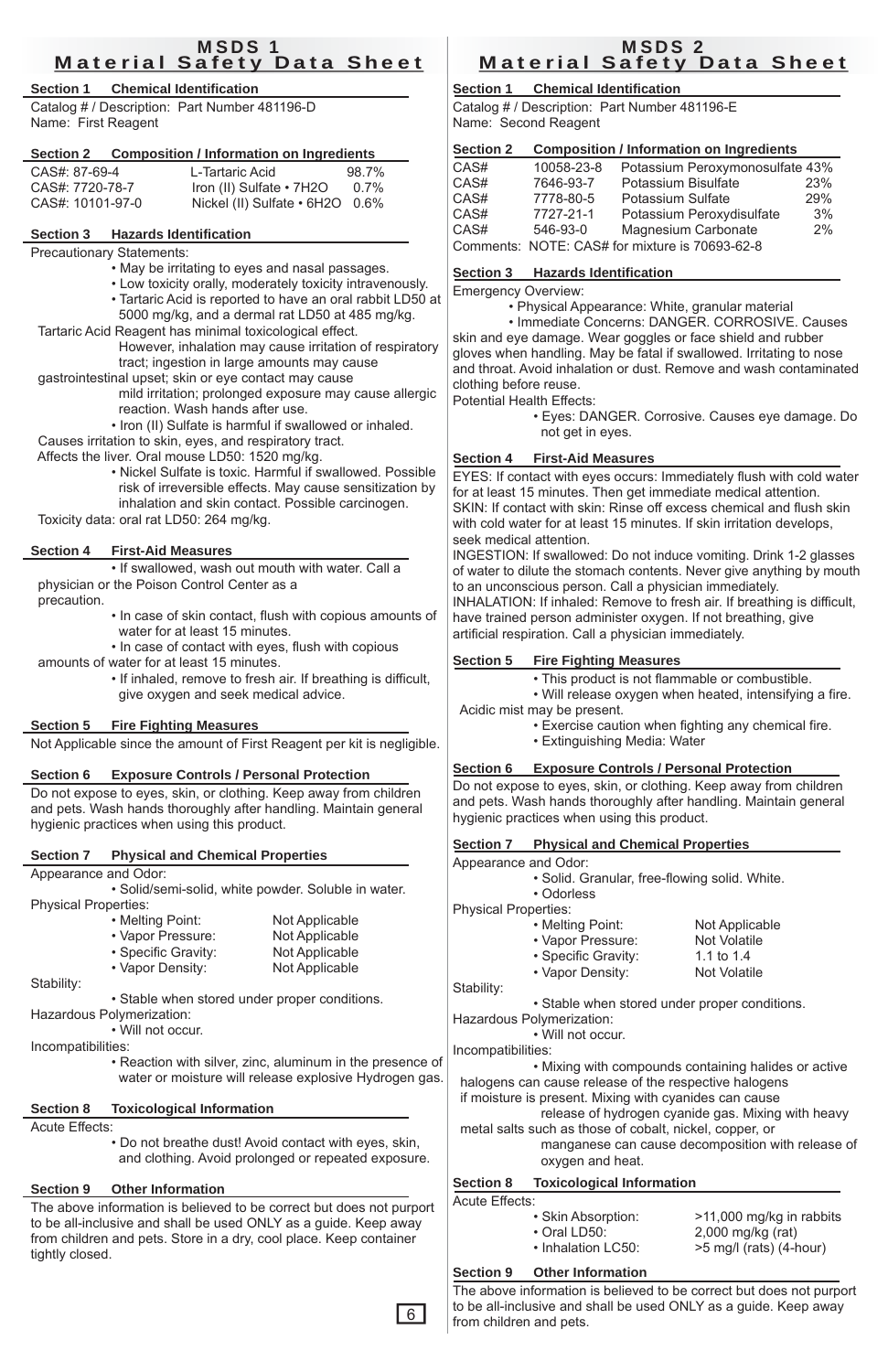### MSDS 3 Material Safety Data Sheet

## **Section 1 Chemical Identification**

Catalog # / Description: Part Number 481196-F Name: Third Reagent

| <b>Section 2</b>        | <b>Composition / Information on Ingredients</b> |
|-------------------------|-------------------------------------------------|
| $\bigcap A \bigcap H$ . | 7110000                                         |

| CAS #:                | 7440-66-6    |
|-----------------------|--------------|
| <b>Chemical Name:</b> | Zinc $>99\%$ |
| Synonyms:             |              |

• Blue powder, granular zinc, zinc dust, zinc powder

## **Section 3 Hazards Identification**

## Precautionary Statements:

- Flammable solid. This material, like many powders, is capable of causing a dust explosion.
- If inhaled, remove to fresh air. If breathing is difficult, give oxygen and seek medical advice.

### **Section 4 First-Aid Measures**

 • If swallowed, wash out mouth with water. Call a physician or the Poison Control Center.

- In case of skin contact, flush with copious amounts of water for at least 2 minutes. Remove contaminated clothing and shoes.
- In case of contact with eyes, flush with copious amounts of water for at least 5 minutes. Call a

physician.

 • If inhaled, remove to fresh air. If breathing is difficult, give oxygen and seek medical advice.

## **Section 5 Fire Fighting Measures**

Fire/Explosion Hazard:

- Dust may form a flammable/explosive mixture with air. May form explosive mixture with oxidizers. Extinguishing Media:
- Sand or inert dry powder. Do not use water.

#### **Section 6 Exposure Controls / Personal Protection**

Do not get in eyes, on skin, on clothing. Keep away from children and pets. Wash hands thoroughly after handling. Use with adequate ventilation. Maintain general hygienic practices when using this product.

#### **Section 7 Physical and Chemical Properties**

Appearance and Odor:

Solid bluish-gray powder Physical Properties:

| • Melting Point:    | $419^{\circ}$ C |
|---------------------|-----------------|
| • Vapor Pressure:   | Not Applicable  |
| • Specific Gravity: | 7.14            |
| • Vapor Density:    | Not Applicable  |
|                     |                 |

Stability:

 • Stable when stored dried and at room temperature. Hazardous Polymerization:

• Will not occur.

## **Section 8 Toxicological Information**

 • Skin and eye irritation may result from intermittent exposure.

• Avoid creating dust. DO NOT breathe dust.

## **Section 9 Other Information**

The above information is believed to be correct but does not purport to be all-inclusive and shall be used ONLY as a guide. Dispose of empty bottle as normal trash. Keep away from children and pets.

## MSDS 4 Material Safety Data Sheet

## **Section 1 Chemical Identification**

Catalog # / Description: Part Number 481196-G Name: Arsenic Quick™ Testing Pads

| Section 2 | Composition / Information on Ingredients |
|-----------|------------------------------------------|
| $CAS \#$  | 7789-47-1                                |

Synonyms:

• Toxic ingredient is: Mercuric Bromide.

## **Section 3 Hazards Identification**

Precautionary Statements: • Toxic poison is contained in testing pad (about 1mg / strip). • Mercuric Bromide is reported to have an oral rat LD50 at 40mg/kg, and a dermal rat LD50 at 100mg/kg.

## **Section 4 First-Aid Measures**

• If swallowed, wash out mouth with water. Call a

- physician or the Poison Control Center as a precaution.
	- In case of skin contact, flush with copious amounts of water for at least 2 minutes. Remove contaminated
- clothing and shoes. • In case of contact with eyes, flush with copious amounts of water for at least 5 minutes.
	- If inhaled, remove to fresh air. If breathing is difficult, give oxygen and seek medical advice.

#### **Section 5 Fire Fighting Measures**

Not Applicable since the amount of Mercury per kit is negligible.

#### **Section 6 Exposure Controls / Personal Protection**

Do not expose to eyes, skin, or clothing. Keep away from children and pets. Wash hands thoroughly after handling. Maintain general hygienic practices when using this product.

#### **Section 7 Physical and Chemical Properties**

Appearance and Odor:

- Solid/semi-solid, white paper pad (containing
- Mercuric Bromide) attached to plastic strip. Physical Properties:
- - Melting Point: Not Applicable • Vapor Pressure: Not Applicable<br>• Specific Gravity: Not Applicable
	- Specific Gravity: Not Applicable<br>• Vapor Density: Not Applicable  $\cdot$  Vapor Density:

Stability:

• Stable when stored under proper conditions.

Hazardous Polymerization:

## • Will not occur.

## **Section 8 Toxicological Information**

Acute Effects:

 • Each strip contains about 1mg Mercuric Bromide so toxicological effect is minimal because of the amount. However, material is toxic and should be handled carefully to minimize exposure. Place all used test strips into plastic bag labeled "Used Test Strips". Dispose of used strips per environmental and regulatory requirements in your community. Wash hands after use.

## **Section 9 Other Information**

The above information is believed to be correct but does not purport to be all-inclusive and shall be used ONLY as a guide. Dispose of the used test strips as regulations require. Keep away from children and pets.